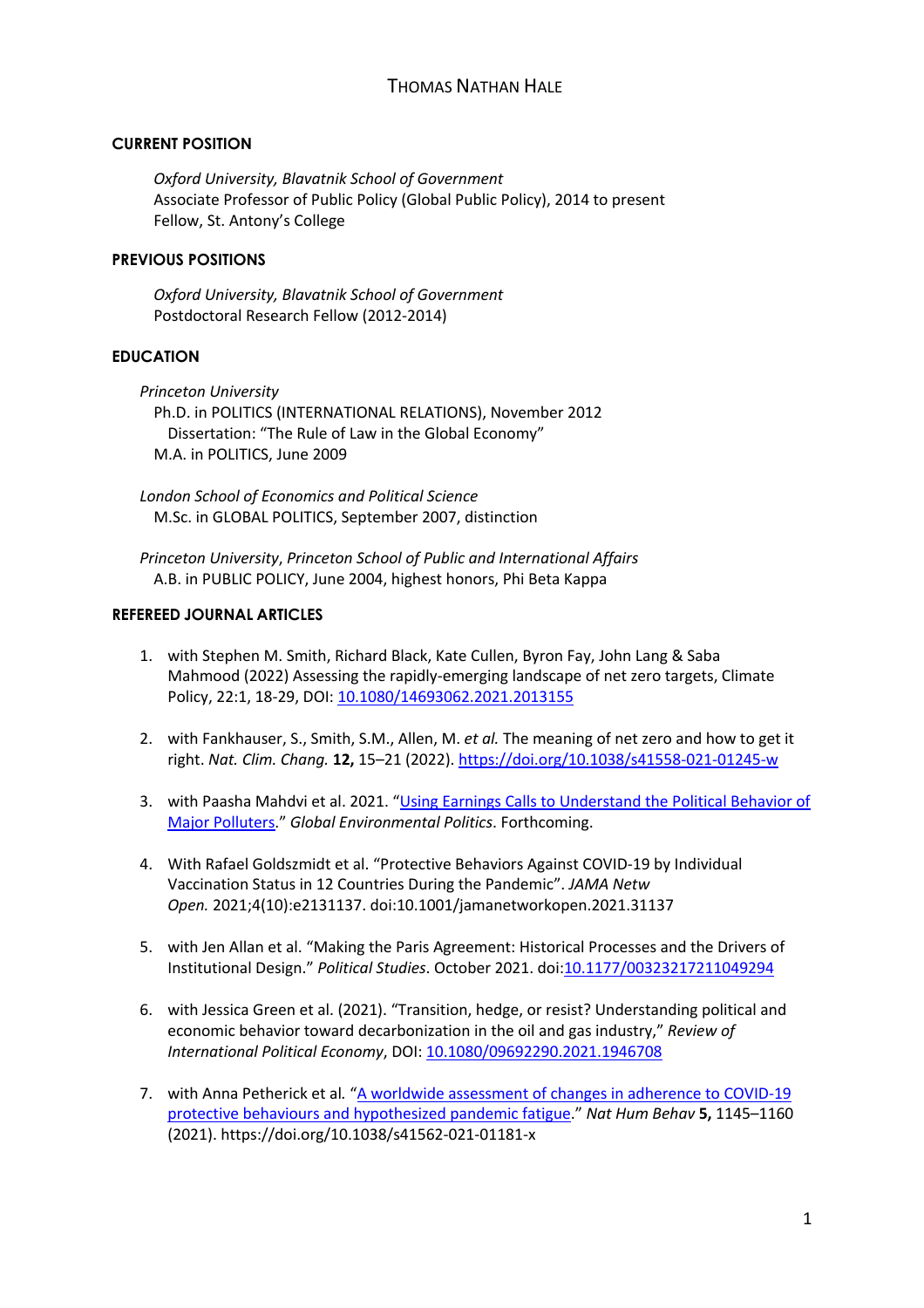- 8. Hale et al. (2021) Government responses and COVID-19 deaths: Global evidence across multiple pandemic waves. PLOS ONE 16(7): e0253116. https://doi.org/10.1371/journal.pone.0253116
- 9. with Angela Breuggemann et al. 2021. "Changes in the incidence of invasive disease due to *Streptococcus pneumoniae, Haemophilus influenzae*, and *Neisseria meningitidis* during the COVID-19 pandemic in 26 countries and territories in the Invasive Respiratory Infection Surveillance Initiative: a prospective analysis of surveillance data." *Lancet Digital Health*. Volume 3 Issue 6. https://doi.org/10.1016/S2589-7500(21)00077-7
- 10. Hale et al. 2021*.* "A global panel database of pandemic policies (Oxford COVID-19 Government Response Tracker)." *Nat Hum Behav* **5,** 529–538 (2021). https://doi.org/10.1038/s41562-021-01079-8
- 11. With Sander Chan et al. (2021), Climate Ambition and Sustainable Development for a New Decade: A Catalytic Framework. *Glob. Policy*, 12: 245-259. https://doi.org/10.1111/1758- 5899.12932
- 12. with Jeffery Colgan and Jessica Green (2021). "Asset Revaluation and the Existential Politics of Climate Change." *International Organization, 75*(2), 586-610. doi:10.1017/S0020818320000296
- 13. Hale et al. (2021) Sub- and non-state climate action: a framework to assess progress, implementation and impact, *Climate Policy*, 21:3, 406- 20, DOI: 10.1080/14693062.2020.1828796
- 14. "Catalytic Cooperation," *Global Environmental Politics*, 2020. Vol. 20, No. 4, pp. 73-98.
- 15. with Lui, et al. (2020) "Correcting course: the emission reduction potential of international cooperative initiatives," *Climate Policy*, DOI: 10.1080/14693062.2020.1806021
- 16. with Kuramochi et al. "Beyond national climate action: the impact of region, city, and business commitments on global greenhouse gas emissions." *Climate Policy*, Vol 20, No. 3 (2020) pp. 275-291.
- 17. "Transnational Actors and Transnational Governance in Environmental Politics," *Annual Review of Political Science*, Vol 23, 2020.
- 18. with Doyne Farmer, Cameron Hepburn, et al., "Sensitive intervention points in the postcarbon transition," *Science*, 12 April 2019, 132-134.
- 19. with Sander Chan, Idil Boran, Harro van Asselt, et al., "Promises and risks of nonstate action in climate and sustainability governance," *WIREs Climate* Change 2019. doi: 10.1002/wcc.572
- 20. with Angel Hsu et al., "A Research Roadmap for Quantifying Non-State and Subnational Climate Action." *Nature: Climate Change*. **9**, pp. 11–17 (2019)
- 21. with Mathias Koenig-Archibugi, "Could global democracy satisfy diverse policy values? An empirical analysis," *Journal of Politics*, 81, no. 1 (January 2019): 112-126.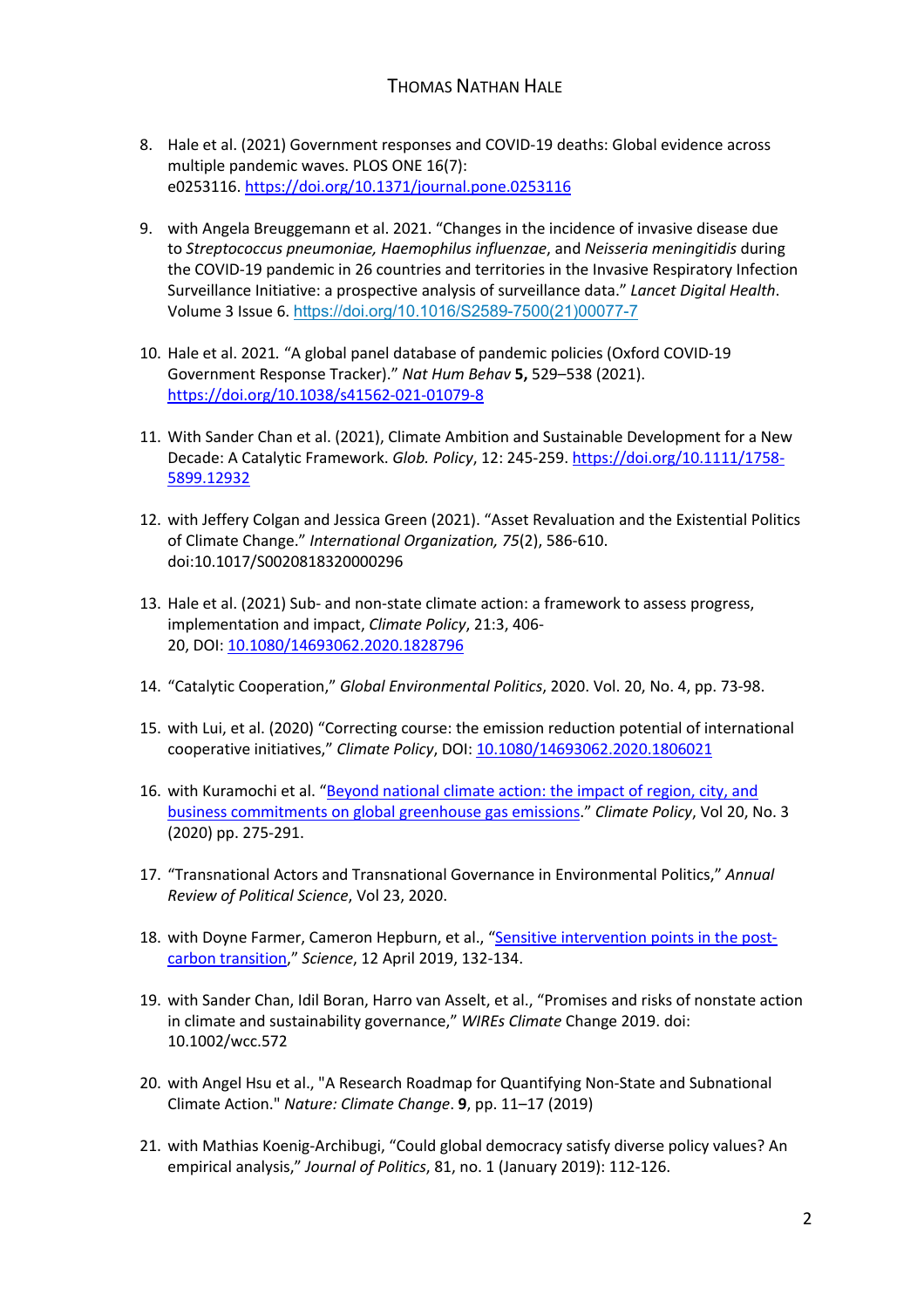- 22. with David Held, "Breaking the Cycle of Gridlock," *Global Policy*, Volume 9, Number 1 (February 2018): 129-137.
- *23.* with Jessica Green, "Reversing the Marginalization of Global Environmental Politics in International Relations: An Opportunity for the Discipline," *PS: Political Science and Politics,*  Vol 50, No. 2, pp 473-9, 2017.
- 24. with Charles Roger and Liliana Andonova, "National Policy and Transnational Governance of Climate Change: Substitutes or Complements?," *International Studies Quarterly*, Volume 61, Issue 2, June 2017, Pages 253–268.
- 25. with Charles Roger and Liliana Andonova, "The Comparative Politics of Transnational Climate Governance," *International Interactions*, 43:1, pp. 1-25, 2017.
- 26. "International Sources of Political Order in the People's Republic of China: A Lacuna in the Fukuyama Framework." *Journal of Chinese Governance*, Vol 1, No 3, pp 427-440, 2016.
- 27. "'All Hands on Deck': The Paris Agreement and Nonstate Climate Action." *Global Environmental Politics,* Vol. 16, No. 3, 2016.
- 28. with Mathias Koenig-Archibugi, "Are Europeans ready for a more democratic European Union? New evidence on preference heterogeneity, polarisation and crosscuttingness," *European Journal of Political Research*, Volume 55, Issue 2, pages 225–245, 2016.
- 29. The Rule of Law in the Global Economy: Explaining Intergovernmental Backing for Private Commercial Tribunals," *European Journal of International* Relations. Vol. 21(3) 483–512, 2015.
- 30. with Johannes Urpelainen, "When and How Can Unilateral Policies Promote the International Diffusion of Environmental Policies and Clean Technology?" *Journal of Theoretical Politics*, vol. 27, no. 2, 177-205, 2015.
- 31. with Charles Roger, "Orchestration and Transnational Climate Governance," *Review of International Organizations*, Vol. 9, Issue 1, 2014.
- 32. with David Held and Kevin Young, "Gridlock: From Self-reinforcing Interdependence to Second Order Cooperation Problems," *Global Policy*, Vol. 4 Issue 3, 2013.
- 33. with David Held, "Gridlock and Innovation in Global Governance: The Partial Transnational Solution," *Global Policy*, Vol. 3, Issue 2, 2012.
- 34. "The de Facto Free Trade Area in East Asia," *Review of International Political Economy*, Vol. 18, No. 3, 2011.
- 35. "Transparency, Accountability, and Global Governance," *Global Governance* Vol. 14, January-March 2008.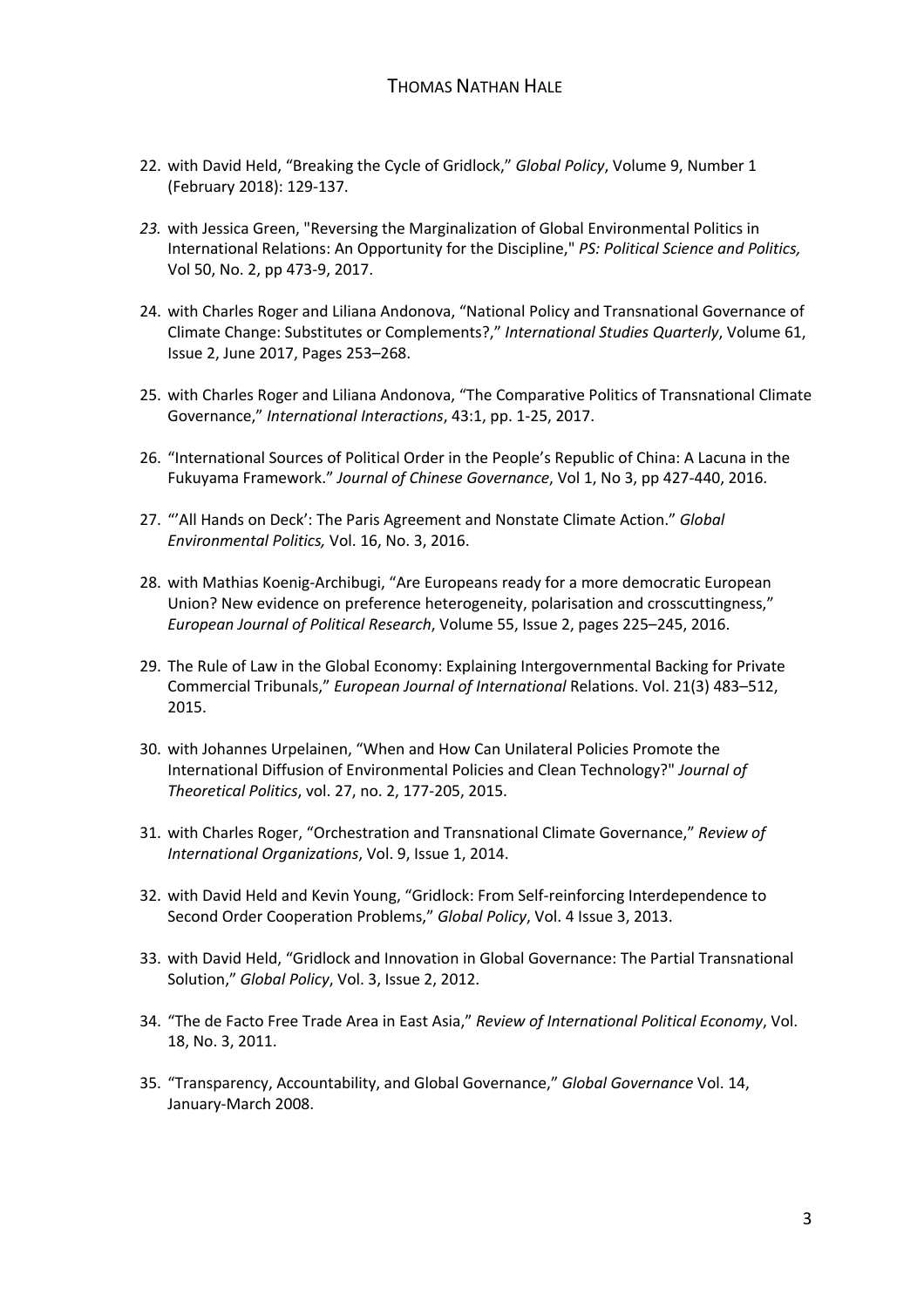36. with Denise Mauzerall, "Thinking Globally and Acting Locally: Can the Johannesburg Partnerships Coordinate Action on Sustainable Development?" *J. of Environment and Development* (Sept. 2004)

### **BOOKS**

- 1. with David Held*, Beyond Gridlock* (Polity, 2017).
- 2. *Between Interests and Law: The politics of transnational commercial arbitration* (Cambridge University Press, 2015).
- 3. with Harriet Bulkeley et al., *Transnational Climate Change Governance* (Cambridge University Press, 2014).
- 4. with David Held and Kevin Young, *Gridlock: Why International Cooperation is Failing when It's Needed Most* (Cambridge: Polity, 2013).

### **EDITED VOLUMES AND SPECIAL ISSUES**

- 1. with Liliana Andonova, *Domestic Politics and Transnational Climate Governance*, Special Issue, *International Interactions,* 43:1, 2017. Republished as: *The Comparative Politics of Transnational Climate Governance* (London: Routledge, 2018).
- 2. with David Held, *Handbook of Transnational Governance Innovation* (Cambridge: Polity, 2011).

## **BOOK CHAPTERS**

- 1. with Harriet Bulkeley, Michele Betsill, Daniel Compagnon, Thomas Hale, Matthew Hoffmann, Peter Newell, and Matthew Paterson, "Transnational Governance: Charting New Directions Post-Paris," in Andrew Jordan et al., Eds, *Governing Climate Change: Polycentricity in Action?* (Cambridge: 2018).
- 2. with Charles Roger, "China and Transnational Climate Governance," in Scott Kennedy, Ed., *The Dragon's Learning Curve* (Routledge: 2017).
- **3.** "What is the Effect of Transnational Commercial Arbitration on Trade?," in Walter Mattli and Thomas Dietz, Eds., *International Arbitration and Global Governance: Contending Theories and Evidence* (Oxford University Press, 2014).
- 4. with Anne-Marie Slaughter, "International Relations, Principal Theories," in Rudiger Wolfrom, Ed., *Max Planck Encyclopedia of Public International Law* (Oxford University Press: 2013).
- 5. with Anne-Marie Slaughter, "Transgovernmental Networks," in Mark Bevir, Ed., *The Handbook of Governance* (Thousand Oaks, CA: SAGE Publishing, 2010).
- 6. with Anne-Marie Slaughter, "Transgovernmental Networks and Multilevel Governance," in Enderlein, Henrik, Sonja Wälti, and Michael Zürn (Eds.): *Handbook on Multi-Level Governance* (Cheltenham, UK: Edward Elgar, 2010).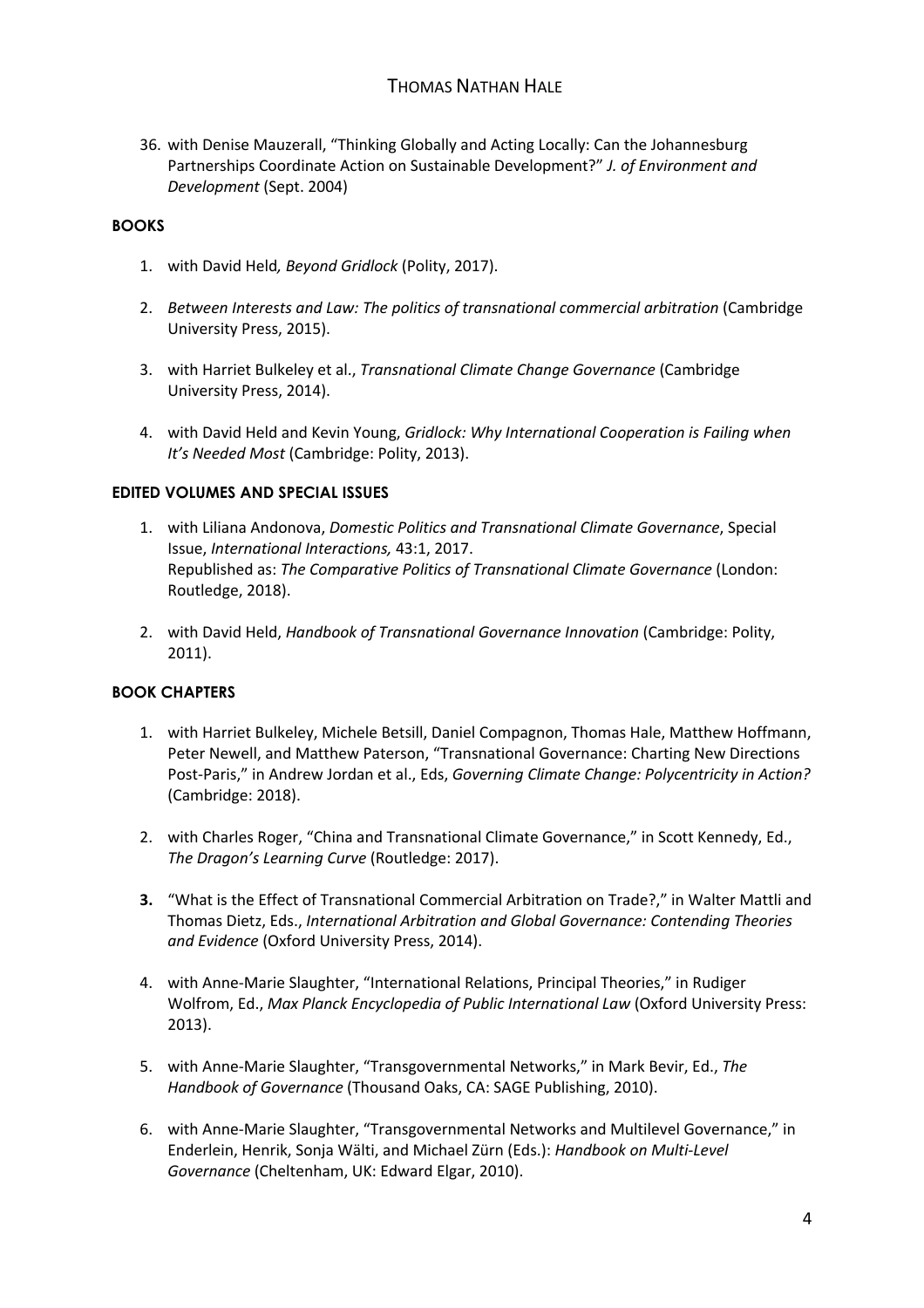- 7. with Anne-Marie Slaughter, "Transgovernmental Networks and Emerging Powers," in Alan S. Alexandroff and Andrew F. Cooper, Eds., *Rising States; Rising Institutions: Challenges for Global Governance*, (Washington: Brookings Press, 2010).
- 8. with Anne-Marie Slaughter, "Calling All Patriots: the Cosmopolitan Appeal of Americanism," in *Cultural Transformations*, Henrietta L. Moore and David Held, Eds. (Oneworld Press, October 2007).
- 9. with Anne-Marie Slaughter, "A Covenant to Make Global Governance Work," in David Held, Ed., *Debating Globalization* (Cambridge: Polity Press, 2005).

## **SELECTED OTHER PUBLICATIONS**

- 1. with Chuyu Liu and Johannes Urpelainen, "Supply and demand for clean power in the Belt and Road: Comparing the Political Economy of Pakistan and Indonesia," ISEP-SAIS, January 2022.
- 2. "Governing Net Zero: The Conveyor Belt," *Blavatnik School of Government Policy Brief,*  November 29, 2021.
- 3. with Calder Tsuyuki-Tomlinson, Andrew Higham, and Poorti Sapatnekar, "A vision for the global climate action ecosystem," *Future of Climate Cooperation*, November 2021.
- 4. with Andreas Klasen, Norman Ebner, Bianca Krämer, Anastasia Kantzelis, "Towards net zero export credit: Current approaches and next steps," Blavatnik School of Government Working Paper, July 26, 2021.
- 5. With Richard Black et al. (2021). Taking Stock: A global assessment of net zero targets, Energy & Climate Intelligence Unit and Oxford Net Zero.
- 6. with Kate Cullen et al., (2021). Leveling up net zero climate leadership in the United States. Smith School Working Paper 21-01.
- 7. with Emily Jones et al, "Governance to support a global green deal," *Future of Climate Cooperation – Blavatnik School of Government*, December 2020.
- 8. with Andreas Klasen et al, " Working towards a commitment to net zero," *Berne Union Annual Yearbook 2020*. Berne, 2020.
- 9. with Nathan Hultman, "'All in' climate diplomacy: How a Biden-Harris administration can leverage city, state, business, and community climate action, *The Brookings Institution,* November 20, 2020.
- 10. with Allen et. al, "The Oxford Principles for Net Zero Aligned Carbon Offsetting," Oxford Net Zero, September 2020.
- 11. Testimony to UK Parliament. "What should the Government's priorities be at the COP 26 UN climate summit?" July 7, 2020.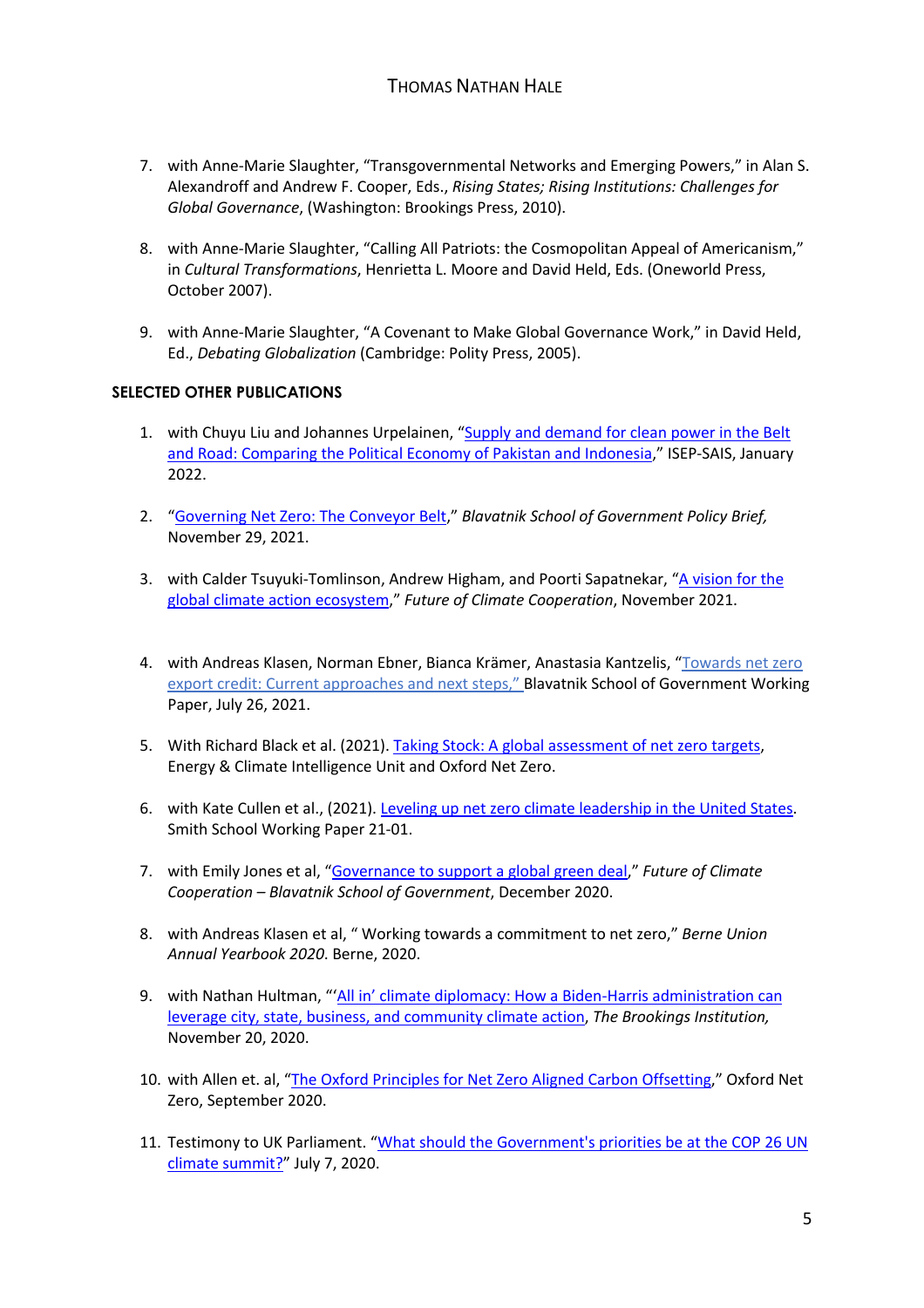- 12. "An immune system for the body politic: Using social science to control COVID-19." Campaign for Social Science. 8 July 2020.
- 13. Thomas Hale, Chuyu Liu, and Johannes Urpelainen. 2020. Belt and Road Decision-making in China and Recipient Countries: How and To What Extent Does Sustainability Matter? ISEP, BSG, and ClimateWorks Foundation.
- 14. "We really may have just 11 years to save the climate," *Oxford Government Review*, November 2019.
- 15. "Can the UK rise to the global leadership challenge on climate?," *Insidetrack*, 9 July 2019.
- 16. with Jeffrey Colgan and Jessica Green, "The Existential Politics of Climate Change," *Global Policy*, 21 February 2019.
- 17. "The Role of Sub-state and Nonstate Actors in International Climate Processes," Chatham House Research Paper, November 2018
- 18. with David Held, "Why is the anti-global backlash happening now?" *World Economic Forum Agenda*. November 29, 2017.
- 19. with David Held, "The world is in economic, political and environmental gridlock here's why," *The Conversation,* November 8, 2017.
- 20. "Beyond Gridlock in World Politics," *OpenDemocracy,* October 13, 2017
- **21.** "After Trump, the Groundswell of Global Climate Action is ever more Central to the Climate Regime." *Global Policy.* November 22, 2016**.**
- 22. with Harro van Asselt et al. "Maximizing the Potential of the Paris Agreement: Effective Review of Action and Support in a Bottom-up Regime." *Discussion Brief*. May 2016.
- 23. with Harro van Asselt. "How non-state actors can contribute to more effective review processes under the Paris Agreement." *Stockholm Environment Institute Policy Brief*. May 2016.
- 24. "Trade and investment finance after Paris: Navigating the transition to universal low carbon energy." *Blavatnik School Policy Brief*. March 2016.
- 25. with Sangjung Ha and Peter Ogden. "Climate Finance in and between Developing Countries: An Opportunity to Build on," *Global Policy*, Vol 7, No. 2, pp. 102-8.
- 26. with Sander Chan et al., "Reinvigorating International Climate Policy: A Comprehensive Framework for Effective Nonstate Action," *Global Policy*, Vol 6., Issue 4, pp. 466-473.
- 27. with Peter Ogden. "Investing in reform: A new bond could beat our addiction to fossil fuel subsidies." *Juncture*. Volume 21, Issue 2, pages 169–171, Autumn 2014.
- 28. with Peter Ogden. "Subsidy Phase-out and Reform Catalyst Bonds." Center for American Progress policy brief. June 2014.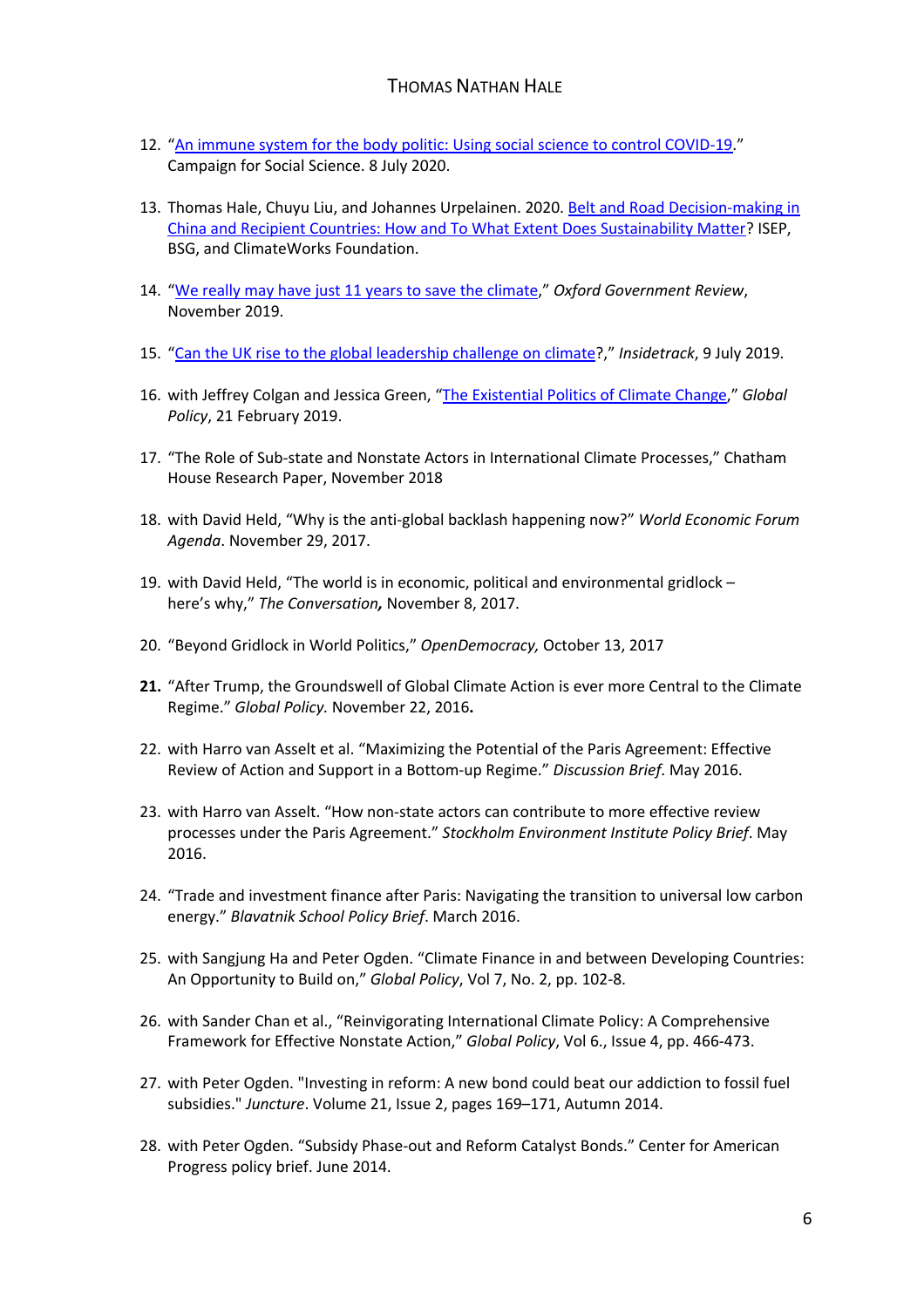- 29. with Kenneth W. Abbott. "Orchestrating Global Solution Networks: A Guide for Organizational Entrepreneurs." Global Solutions Networks project. May 2014.
- 30. Reprinted in *Innovations: Technology, Governance, Globalization,* Winter-Spring 2014, Vol. 9, No. 1-2, Pages 195-212.
- 31. with Louis Chambers. "Design considerations for a registry of sub- and non-state actions in the UN Framework Convention on Climate Change." BSG Policy Memo, February 2014.
- 32. with Max Harris. "Country-to-Country Review under the Next Climate Treaty: Lessons from Other Intergovernmental Review Processes." BSG Policy Memo, February 2014.
- 33. with David Held, "City Limits," *RSA Journal*, Fall 2013.
- 34. "How the UNFCCC Can Drive Climate Ambition in Advance of a Treaty: Record, Review, Reinforce, Recruit." Blavatnik School of Government Policy Brief. October 2013.
- 35. with David Held and Kevin Young, "European and Global Gridlock," *E!Sharp*, July, 2013.
- 36. "A Climate Coalition of the Willing," *The Washington Quarterly*, February, 2011.
- 37. Reprinted in *Annual Editions: World Politics*, Robert Weiner, ed. (New York: McGraw-Hill, 2012).
- 38. with Georg Kell and Anne-Marie Slaughter, "Silent Reform through the Global Compact," *U.N. Chronicle*, Volume 44, No. 1, 2007.
- 39. with Anne-Marie Slaughter, "Transparency: Possibilities and Limitations," *Fletcher Forum on International Affairs* (Winter 2006).

#### **BOOK REVIEWS**

- 1. *The Ebb and Flow of Global Governance: Intergovernmentalism versus Nongovernmentalism in World Politics*. By Alexandru Grigorescu, and *The Origins of Informality: Why the Legal Foundations of Global Governance Are Shifting, and Why It Matters*. By Charles B. Roger. Perspectives on Politics, Vol 8 No 4, December 2020.
- 2. *Regulating the polluters: markets and strategies for protecting the global environment.*  Alexander Ovodenko. *International Affairs* 94: 2, 2018
- 3. *The Continent of International Law: Explaining Agreement Design*. Barbara Koremenos. *Perspectives on Politics*, Vol 15, No. 1, March 2017, pp. 295-6.
- 4. *Networks in Contention: The Divisive Politics of Climate Change*, Jennifer Hadden. *International Political Reviews*, 3, pp. 84-93, 2015.
- 5. *First of the Year 2009*, edited by Benj DeMott, *Democratiya,* Spring, 2009
- 6. *The Cultural Contradictions of Democracy: Political Thought since 9/11*, by John Brenkman. *Democratiya*, Spring 2008.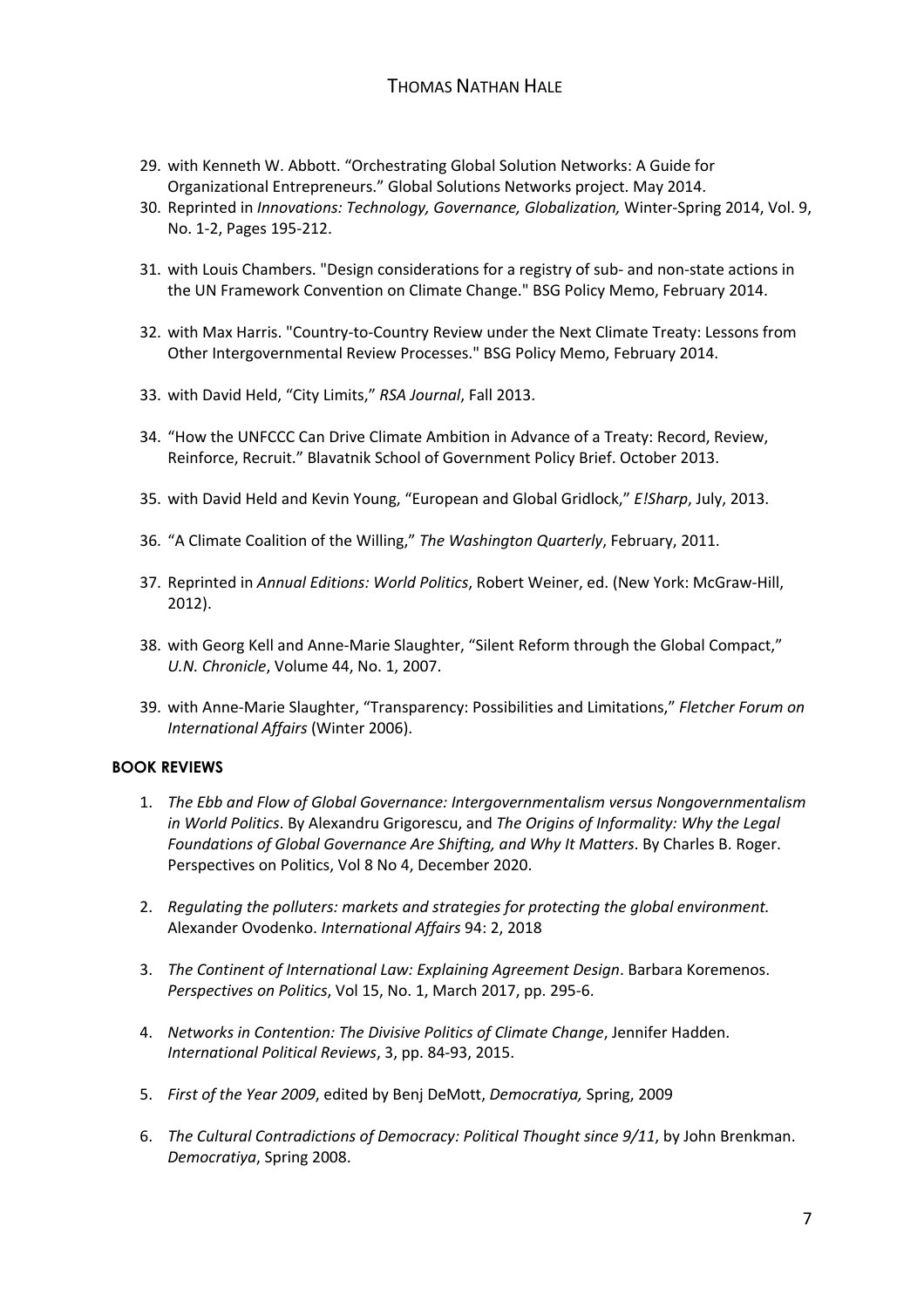7. with Anne-Marie Slaughter, "Hardt and Negri's *Multitude*: the Worst of Both Worlds", *openDemocracy*, May 26, 2005

## **COMMENTARY**

- 1. with Richard Black, "The end of the beginning of net zero," *BusinessGreen,* November 4, 2021.
- 2. with Jessica Green, "New 'net zero' standards could transform the climate unless they're derailed," Monkey Cage / Washington Post. October 4, 2021.
- 3. Our Common Agenda Governing the Future? *Global Policy*. September 10, 2021.
- 4. with Richard Black and Steve Smith. Net zero: despite the greenwash, it's vital for tackling climate change. *The Conversation*. May 10, 2021.
- 5. with Harro van Asselt et all, "Realizing the Promise of Paris: Three Ways of Strengthening Non-State and Subnational Climate Action," *Global Policy*, December 11, 2020.
- 6. "The Paris agreement survived the Trump administration. What happens now?" The Monkey Cage – Washington Post. December 11, 2020.
- 7. "The "contact budget": a climate metaphor to make sense of COVID-19 restrictions," *Blavatnik School Blog*, 29 October, 2020.
- 8. with Green et al., "Oil companies aren't actually going green but some are heading there faster than others," *The Monkey Cage,* 18 September 2020.
- **9.** with Chuyu Liu and Johannes Urpelainen*,* "Building back better requires a new approach to China's Belt and Road Initiative," ISEP Blog, 25 May 2020
- 10. "Cooperation is key to fighting a pandemic that's why I helped create a global coronavirus tracker*," The Independent,* 13 March 2020
- 11. with Carolyn Deere-Birkbeck and Emily Jones, "To Advance Trade and Climate Goals, 'Global Britain' Must Link Them," Chatham House Expert Commentary, 19 March 2020
- 12. *"Five tough questions to ask about reaching net zero climate targets" The Independent,* 13 March 2020
- 13. "UK and Holyrood must unite to lead the way on climate," *The Times* (Scotland), 10 February 2020
- 14. "UN climate talks must include cities, businesses or risk irrelevance," *Climate Home,* 10 October 2019
- 15. "Who should be 2019's Climate Champion?" *Climate Home*, 11 January 2019.
- 16. "Donald Trump is sacrificing the future of the planet on the altar of his own ego but it could backfire", *New Statesman*, June 2, 2017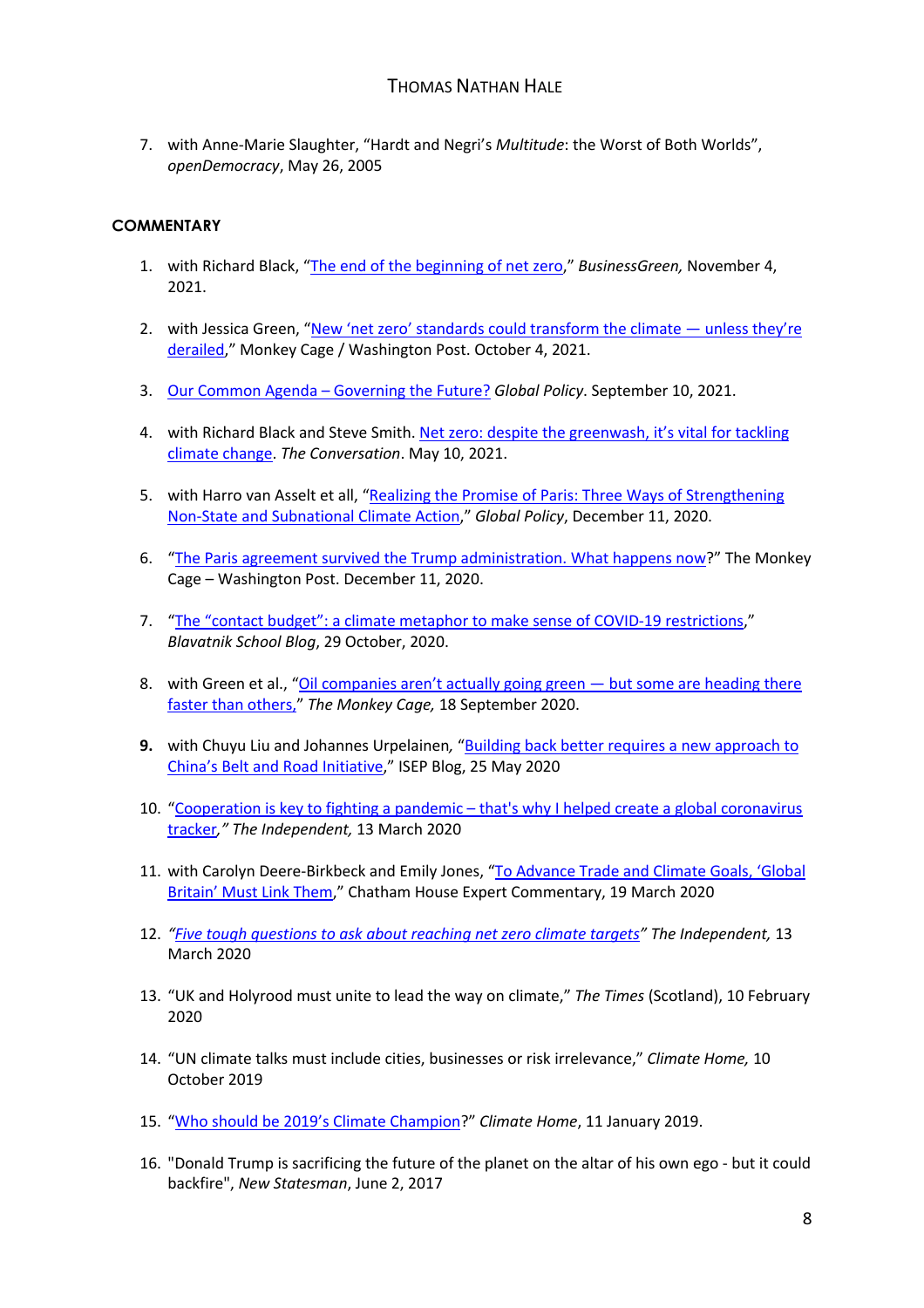- 17. "The Paris Agreement will survive President Trump," *Climate Home*, November 9, 2016.
- 18. "Understanding China's Domestic Agenda Can End UN Gridlock" ("读懂中国才能打破气候谈判僵局") *China Dialogue*, July 7, 2013.
- 19. 区天伦与 托马斯·霍尔, "中国可支持地方政府的气候变化举措,"东方早报 (上海), 2010.11.26.
- 20. [with Bruce Au, "China Can Support Local Government Action on Climate Change," Oriental Morning Post (Shanghai), November 26, 2010.]
- 21. reprinted in English as "How to Break the Climate Change Stalemate," *China Daily*, November 30, 2010.
- 22. with Tobias Leipprand, "Climate Diplomacy Needs a Revolution," *European Voice*, September 30, 2010.
- 23. with Scott Moore, "A Coalition of the Willing for the Climate," *China Dialogue*, June 1, 2010.
- 24. "Obama and the Deepening of Democracy," *Democratiya*, Winter 2008
- 25. "Globalising Freedom," *openDemocracy*, March 15, 2005

### **SELECTED AWARDS, FELLOWSHIPS, VISITING POSITIONS**

Fellow, World Economic Forum Global Future Council on Geopolitics, 2018-2019, 2019-2020, 2020-2021

Non-resident fellow, Initiative for Sustainable Energy Policy, Johns Hopkins SAIS, 2017-present

Non-resident fellow, Colorado School of Mines, 2017-present

Fellow, World Economic Forum Global Future Council on International Governance, Public-Private Cooperation and Sustainable Development, 2016-2018

Harold and Margaret Sprout Award (runner up) for best book in global environmental politics, International Studies Association (2015)

Lawrence A. Finkelstein Award for best paper on international organization presented by a PhD student at the International Studies Association Conference (2012)

Global Governance Scholarship, Research Center for Chinese Politics and Business (2010)

Visiting fellow, LSE Global Governance, London School of Economics (2010-11)

Fellow, Global Governance 2020 (2009-2011)

Visiting student, Graduate School, Università degli Studi di Milano (summer 2009)

Lynde and Harry Bradley Research Program Fellowship (2008-2009)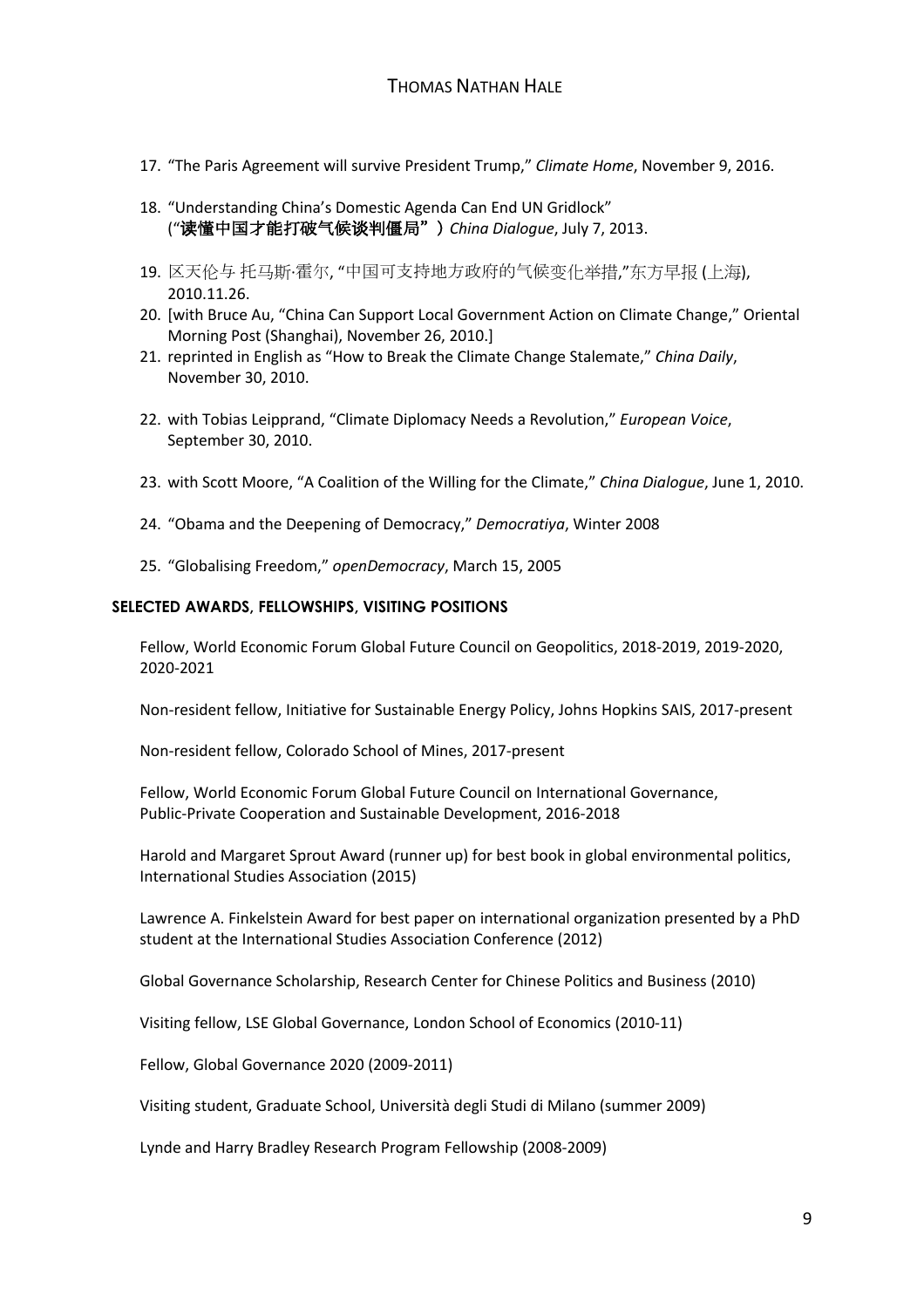Woodrow Wilson Thesis Prize (2004)

Van der Velde Award for Policy Research (2002)

Shapiro Prize for Academic Excellence (2001)

### **SELECTED GRANTS**

Principal investigator, Net Zero Tracker, 2021.

Principal investigator, Oxford COVID-19 Government Response Tracker, 2020-2021.

COP26 Fellowship. "From "Groundswell" to "All of Society": How local governments, business, and civil society can contribute to the implementation phase of the Paris Agreement." UK Research and Innovation, 2020-2021.

Principal investigator, "Greening the Belt and Road Initiative," ClimateWorks Foundation, 2018- 2020

Principal investigator, "Strengthening Non-state Climate Action in the Global South," Europe and Global Challenges Fund, 2017-2020.

Co-investigator, "Sensitive Intervention Points in the Transition to the Post-Carbon Society," Oxford Martin School, 2017-2020.

#### **ACADEMIC SERVICE**

Editorial Board, Global Environmental Politics, 2020-present

Executive Committee, Global Economic Governance Programme, Oxford University, 2015 present

External Examiner, Masters of Public Affairs, London School of Economics, 2016-2020

Convener, International political economy research seminar, 2012-2017

Disciplinary Committee, St Antony's College, 2016-present

Director of Chinese Engagement, Blavatnik School of Government, University of Oxford, 2017 present

Global Policy Journal, Editorial Board, 2013-present

Curator, World Economic Forum Global Governance Transformation Map, 2017-present

Curator, World Economic Forum Geopolitics Transformation Map, 2019-present.

Blavatnik School of Government Examination Board, 2014-2016

Oxford University Social Sciences Divisional Scholarships Panel, 2015-2017